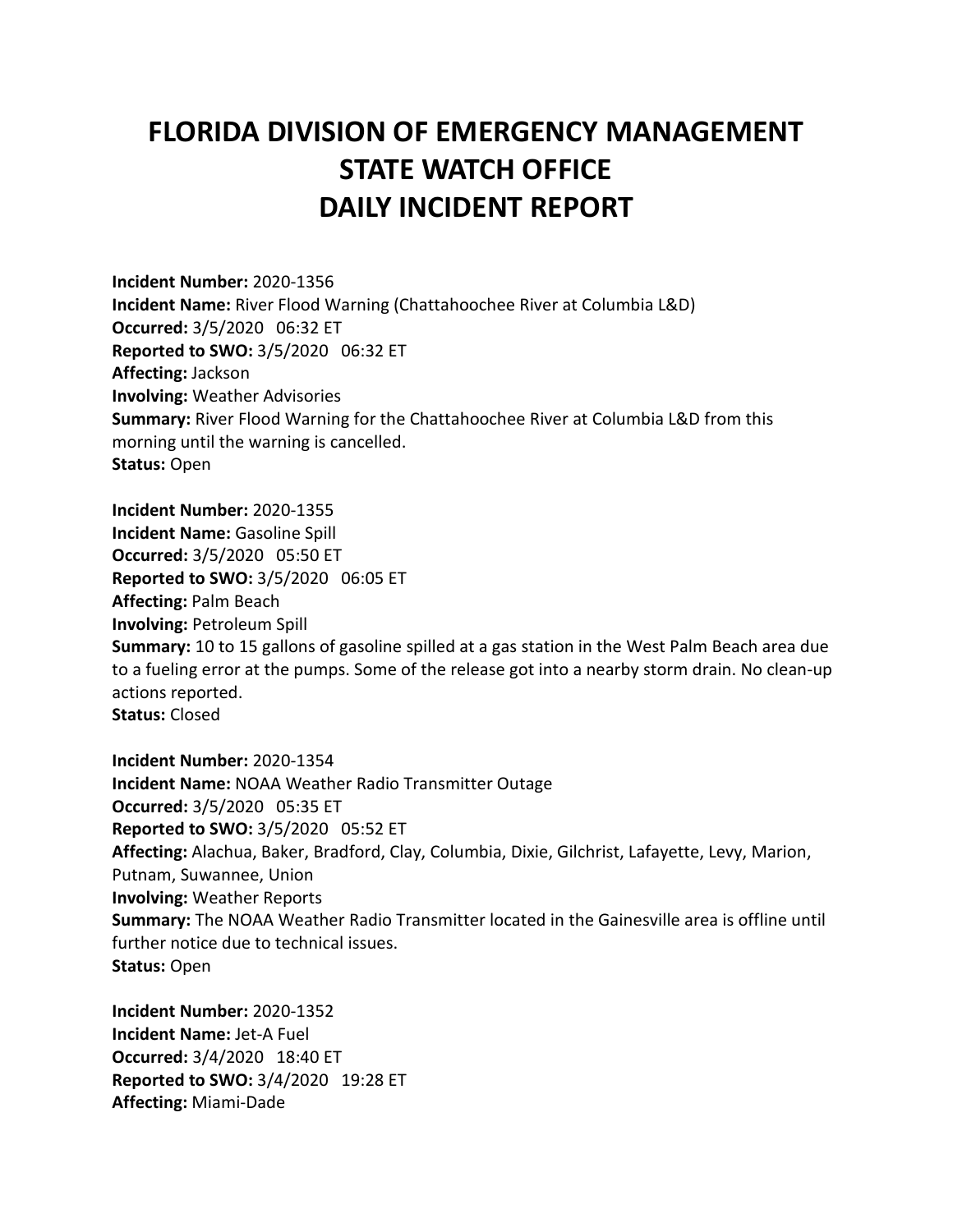**Involving:** Petroleum Spill

**Summary:** Approximately 45 gallons of jet fuel spilled in Miami due to over-fueling. The spill impacted a nearby storm drain. Clean-up conducted by the reporting party. **Status:** Closed

**Incident Number:** 2020-1351 **Incident Name:** Wastewater Release **Occurred:** 3/4/2020 16:00 ET **Reported to SWO:** 3/4/2020 19:06 ET **Affecting:** Brevard **Involving:** Wastewater or Effluent Release **Summary:** Approximately 5,000 gallons of raw sewage overflowed from a manhole in the Palm Bay area due to a blockage. The release entered a retention pond. Clean-up conducted by the reporting party. **Status:** Closed

**Incident Number:** 2020-1350 **Incident Name:** NOAA Weather Radio Outages **Occurred:** 3/4/2020 16:55 ET **Reported to SWO:** 3/4/2020 16:55 ET **Affecting:** Region 7, Glades, Hendry, Lee, Martin, Okeechobee, St. Lucie **Involving:** Weather Reports **Summary:** The NOAA Weather Radio transmitters located in West Palm Beach, Miami, Princeton, Naples, Belle Glade, and Hialeah were off the air for around 12 hours due to unknown cause(s). **Status:** Closed

**Incident Number:** 2020-1349 **Incident Name:** Hydraulic Oil Release **Occurred:** 3/4/2020 11:00 ET **Reported to SWO:** 3/4/2020 15:08 ET **Affecting:** Orange **Involving:** Petroleum Spill **Summary:** Approximately 60 gallons of hydraulic oil spilled in the Kissimmee area due to equipment failure. No storm drains or waterways affected. Clean-up conducted by a private contractor. **Status:** Closed

**Incident Number:** 2020-1348 **Incident Name:** Wastewater Release **Occurred:** 3/4/2020 10:00 ET **Reported to SWO:** 3/4/2020 14:35 ET **Affecting:** Pinellas **Involving:** Wastewater or Effluent Release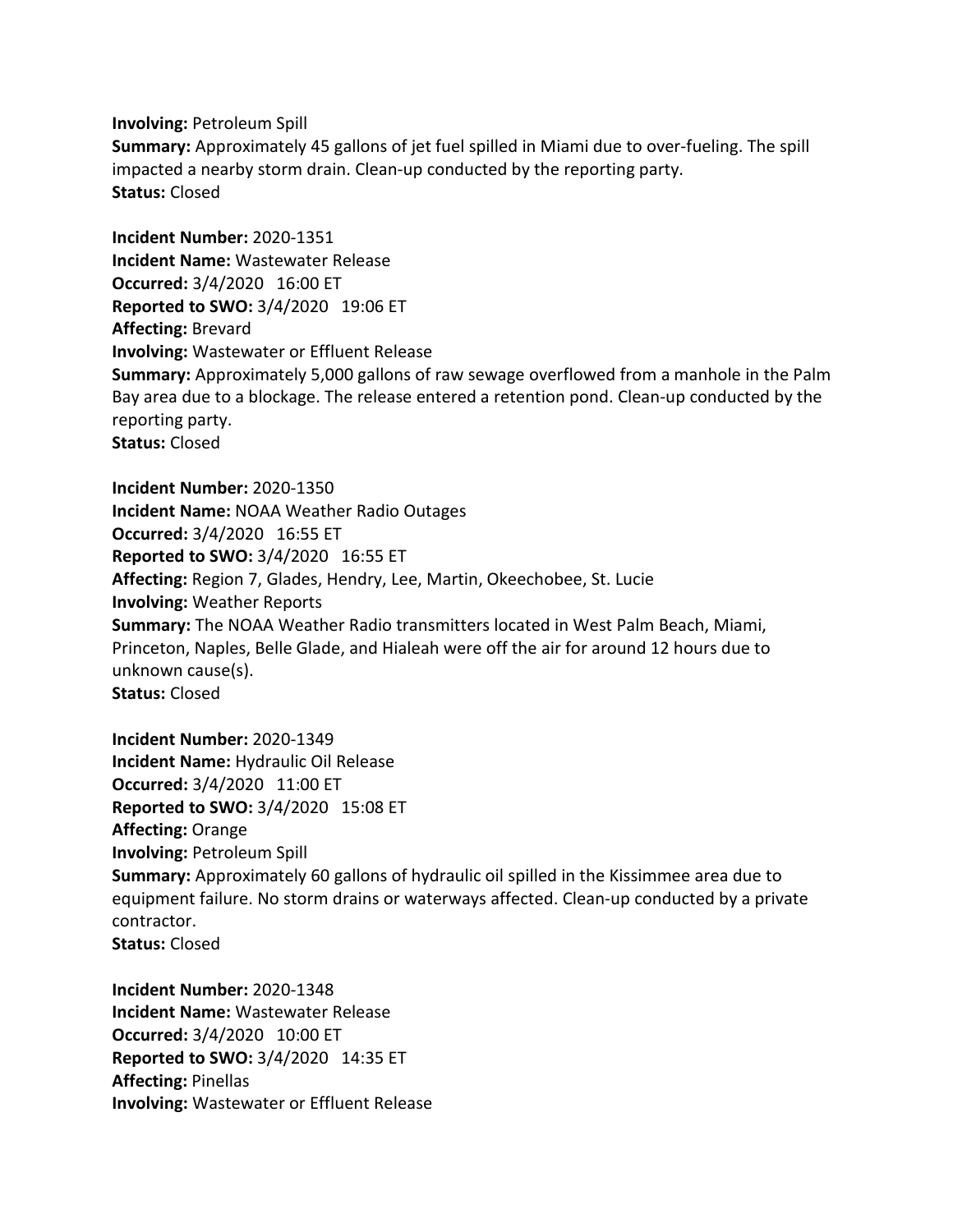**Summary:** 37,500 gallons of raw sewage spilled in the Safety Harbor area due to a force main issue. The release entered a storm drain that discharges into Possum Creek. The release has ceased. Clean-up conducted by the reporting party. **Status:** Closed

**Incident Number:** 2020-1347 **Incident Name:** Potential Raw Sewage Release **Occurred:** 3/4/2020 10:00 ET **Reported to SWO:** 3/4/2020 14:11 ET **Affecting:** Collier **Involving:** Wastewater or Effluent Release **Summary:** Anonymous report of some people living on a vessel in the Naples area who are possibly dumping their gray water and sewage into the water. **Status:** Closed

**Incident Number:** 2020-1346 **Incident Name:** I-95 SB Road Closure (MM 57) **Occurred:** 3/4/2020 13:45 ET **Reported to SWO:** 3/4/2020 14:04 ET **Affecting:** Palm Beach **Involving:** Road Closure or DOT Issue **Summary:** The southbound lanes of I-95 were closed in the Boynton Beach area for an extended period due to a vehicle crash. One unconfirmed fatality reported. **Status:** Closed

**Incident Number:** 2020-1345 **Incident Name:** Cooking Oil Release **Occurred:** 3/4/2020 11:06 ET **Reported to SWO:** 3/4/2020 11:18 ET **Affecting:** Escambia **Involving:** Hazardous Materials **Summary:** Approximately 15 gallons of cooking oil spilled in the Pensacola area due to an overturned road trailer. No storm drains or waterways affected. Clean-up conducted by the local fire department and a private contractor. **Status:** Closed

**Incident Number:** 2020-1344 **Incident Name:** US-19 NB Road Closure w/ Diesel Release **Occurred:** 3/4/2020 10:34 ET **Reported to SWO:** 3/4/2020 10:48 ET **Affecting:** Taylor **Involving:** Petroleum Spill, Road Closure or DOT Issue **Summary:** The northbound lanes of US-19 were closed in the Greenville area due to a log truck rollover. 45 gallons of diesel reported spilled. No storm drains or waterways affected. Clean-up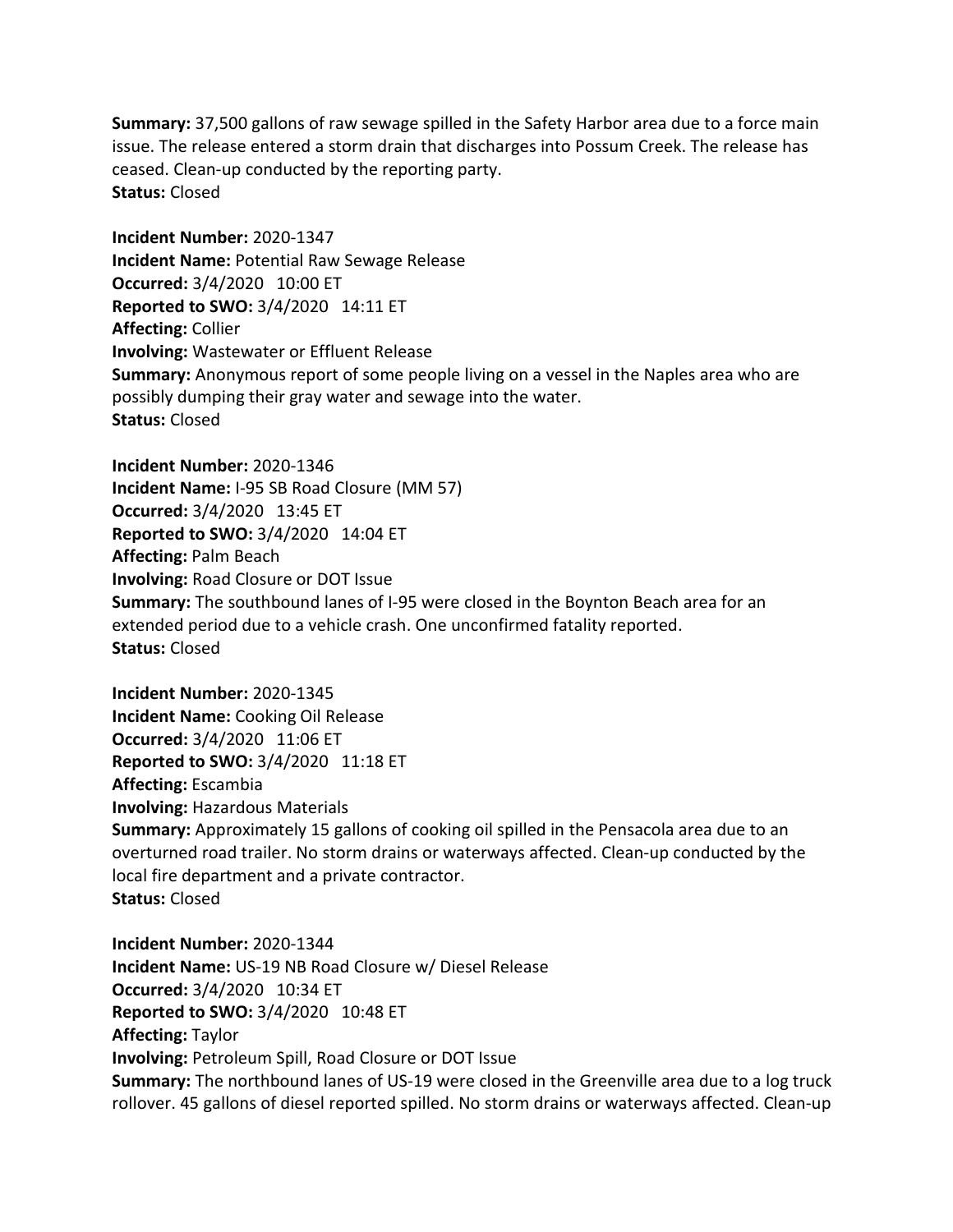conducted by the local fire department and Florida DOT. **Status:** Closed

**Incident Number:** 2020-1343 **Incident Name:** I-275 NB Road Closure **Occurred:** 3/4/2020 10:22 ET **Reported to SWO:** 3/4/2020 10:31 ET **Affecting:** Manatee, Pinellas **Involving:** Road Closure or DOT Issue **Summary:** The northbound lanes of I-275 were closed in the Palmetto area for about two hours due to a vehicle crash. **Status:** Closed

**Incident Number:** 2020-1342 **Incident Name:** Panolin Oil Release **Occurred:** 3/4/2020 10:00 ET **Reported to SWO:** 3/4/2020 10:29 ET **Affecting:** Palm Beach **Involving:** Petroleum Spill **Summary:** Petroleum sheen reported on the waters of the Atlantic Ocean east of Delray Beach. **Status:** Closed

**Incident Number:** 2020-1341 **Incident Name:** Tornado Watch #44 **Occurred:** 3/4/2020 10:18 ET **Reported to SWO:** 3/4/2020 10:18 ET **Affecting:** Holmes, Jackson, Walton, Washington **Involving:** Weather Advisories **Summary:** Tornado Watch issued until 5 PM CT. **Status:** Closed

**Incident Number:** 2020-1340 **Incident Name:** Diesel Release **Occurred:** 3/4/2020 09:40 ET **Reported to SWO:** 3/4/2020 10:12 ET **Affecting:** Miami-Dade **Involving:** Petroleum Spill **Summary:** Petroleum sheen reported on the waters of Government Cut in the Miami Beach area. **Status:** Closed

**Incident Number:** 2020-1339 **Incident Name:** Train vs Vehicle **Occurred:** 3/4/2020 09:30 ET